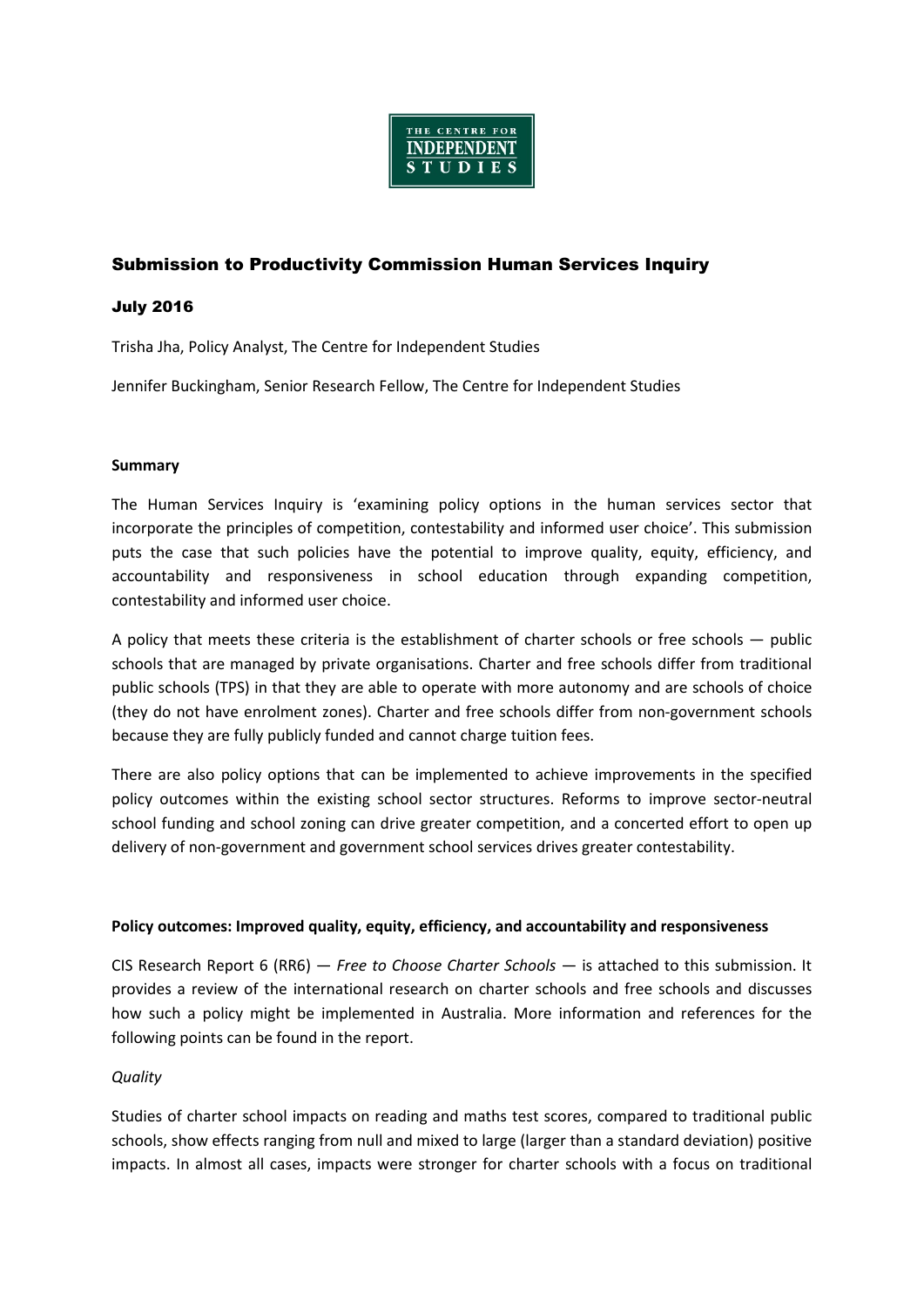instruction methods, frequent testing, and strict discipline and behaviour standards. Some of the strongest impacts in the literature are driven by local areas where these 'no excuses' schools proliferate (RR6: page 11).

### *Equity*

Charter and free schools have shown particular benefits for low-achieving students and for students from disadvantaged backgrounds. (RR6: page 13-14)

Charter and free schools expand school choice to families, especially lower-income families, who cannot afford tuition fees for non-government schools (RR6: page 29).

### *Efficiency*

The evidence on charter schools in the USA and free schools in England is that there is high potential for significant gains in student learning, at the same per student cost as traditional public schools. (RR6: page 33)

#### *Accountability and responsiveness*

Charter and free schools are accountable to the authority that provides the charter or contract to operate. The terms of the charter would specify numerous performance criteria (e.g. NAPLAN, attendance) and expectations, including financial transparency. If the charter or free school does not meet the terms of the charter or contract it can be revoked by the issuing authority. (RR6: page 32)

Charter and free schools are schools of choice and are therefore accountable to the parents who choose to enrol their children. Funding for charter and free schools is based on enrolments. If they do not satisfy parents, their funding will decline. (RR6: page 32)

#### *Feasibility*

Australia is in the fortunate position of being able to review two decades of charter school research in the US, as well as more recent policy developments in England and New Zealand. Recently published analysis of free school performance in England reflects the US research, showing large gains for students in low achieving and disadvantaged schools. Australia's long and successful experience with non-government schools and school choice makes it well-placed to establish governance arrangements that allow autonomy and flexibility while maintaining stability and quality.

#### **School education policy could have more competition, contestability and user choice**

While choice of public and non-government schools is widespread, there is room to expand choice of schools to more families, and increase the diversity of school provision, especially in the public school sector.

CIS Research Report 9 (RR9) — *One School Does Not Fit All ―* is attached to this submission. It provides an overview of school provision and governance in Australia. More information and references for the following points are contained in the report.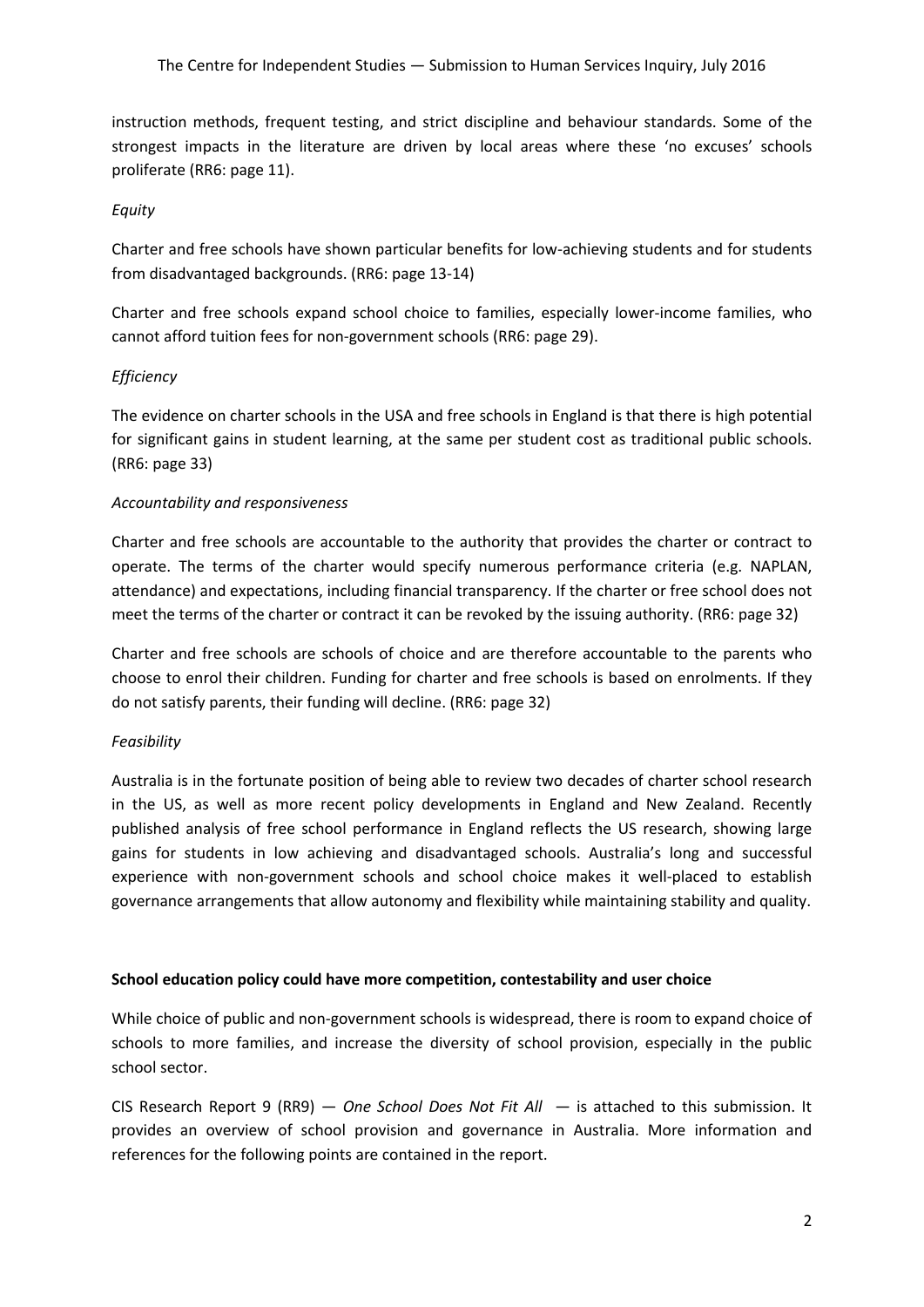### *Competition*

As in other markets, competition has the potential to improve the delivery of education services. The strongest international evidence for this comes from Sweden, where sector-neutral funding for schools, portable across local government areas, has driven improvements in Swedish education relative to business-as-usual. The literature on Swedish school reform and student achievement shows that competition had statistically significant positive effects on test scores for all students, not simply the students in 'free schools' - the so-called 'rising tide' phenomenon (See RR6: page 15).

'Competition' in school education in Australia is often considered as being between non-government and government schools by sector rather than between schools. This is because non-government schools can compete on price amongst each other for users willing and able to pay, but for those who cannot afford or do not wish to purchase a non-government school education for various reasons (they are almost all religious in nature), choice and therefore competition is limited (RR9: page 12).

There is significant scope to improve competition between individual schools, regardless of their sector. There are two main policy levers to achieve this:

1. Portable, sector-neutral funding: If students were entitled to the same amount of funding for their education irrespective of which school sector they enrol in, there would be greater incentive and capacity for enrolment growth in non-government schools.

2. Easing zoning regulations: At present, all states and territories implement 'zoning' (the practice of allocating students to a particular school based on proximity) to varying degrees. Overlapping school zones, such as those used in the ACT, provide students and parents with choices between up to five schools in the local area. With a more mobile user base, schools then have an incentive to compete on various aspects of service delivery, most notably quality and responsiveness.

## *Contestability*

Contestability is often under-examined in education policy, with a great deal of research and commentary focusing on competition and choice. The findings of RR6 and RR9 together prompt a few observations about contestability in education service delivery:

- A statistical analysis of non-government schools shows that few are not linked to a broader structural framework, be that religious (Catholic systemic or religious denominations under the independent banner) or alternative, such as Steiner and Montessori (RR9: page 6). Lack of contestability in this area in turn affects the degree of choice.
- There is a body of knowledge on the process of starting a new school within the nongovernment sector that is concentrated in the hands of incumbents and not easily accessible to newcomers. This also applies to access to finance.

This lack of contestability within the non-government sector can be addressed by creating or enabling the policy conditions that allow new entrants into the school sector  $-$  for example, by creating a New Schools Network that guides newcomers through the process of establishing a new school and the requisite regulations and compliance measures that must be undertaken.